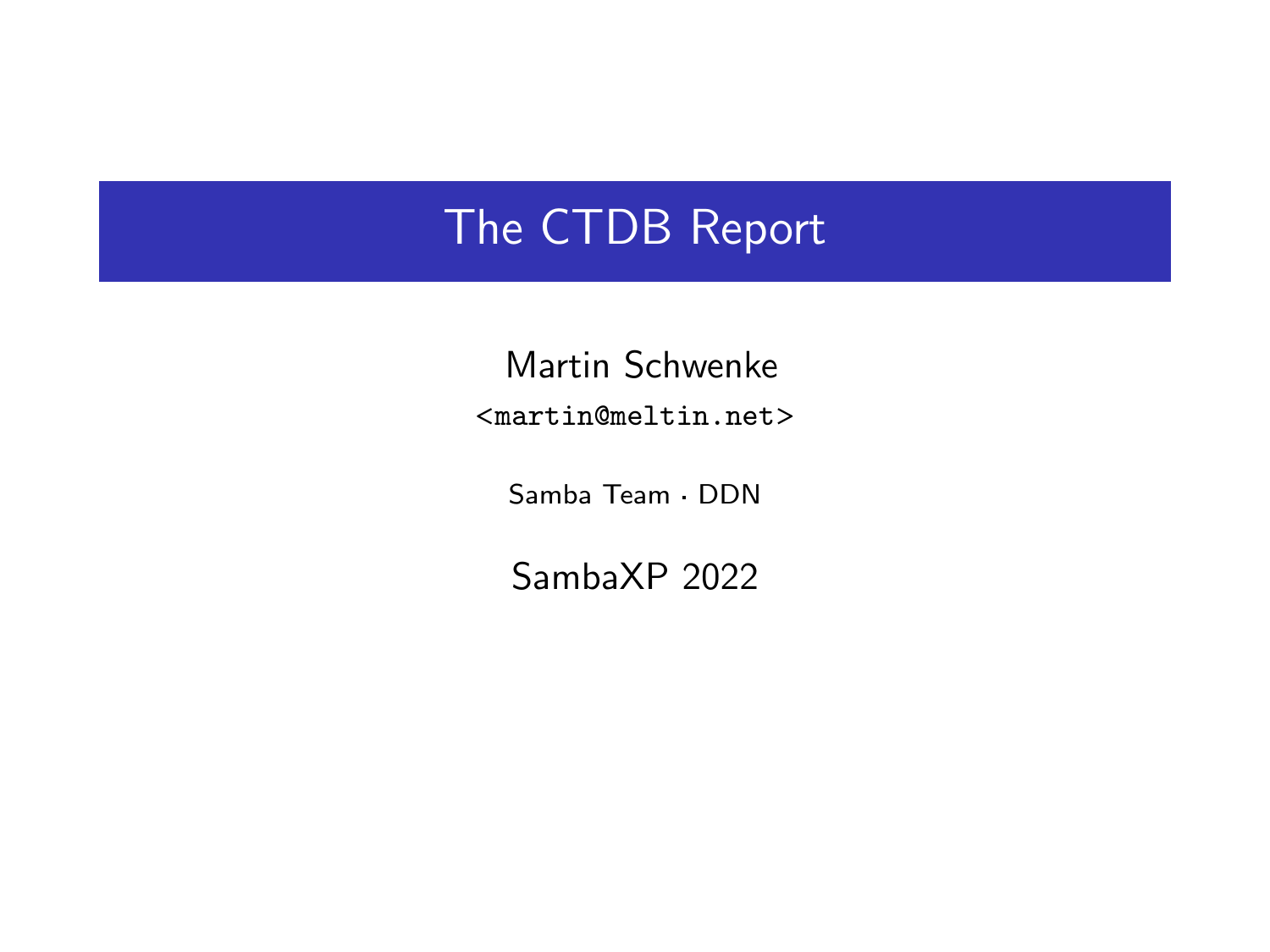<span id="page-1-0"></span>

| Overview      | <b>Progress</b> | Queue | Plans | Questions? |
|---------------|-----------------|-------|-------|------------|
| $\bullet$ 000 | loooooooooooo   | ೦೦೦   | DOO   |            |
|               |                 |       |       |            |

## **Overview**









[The CTDB Report](#page-0-0)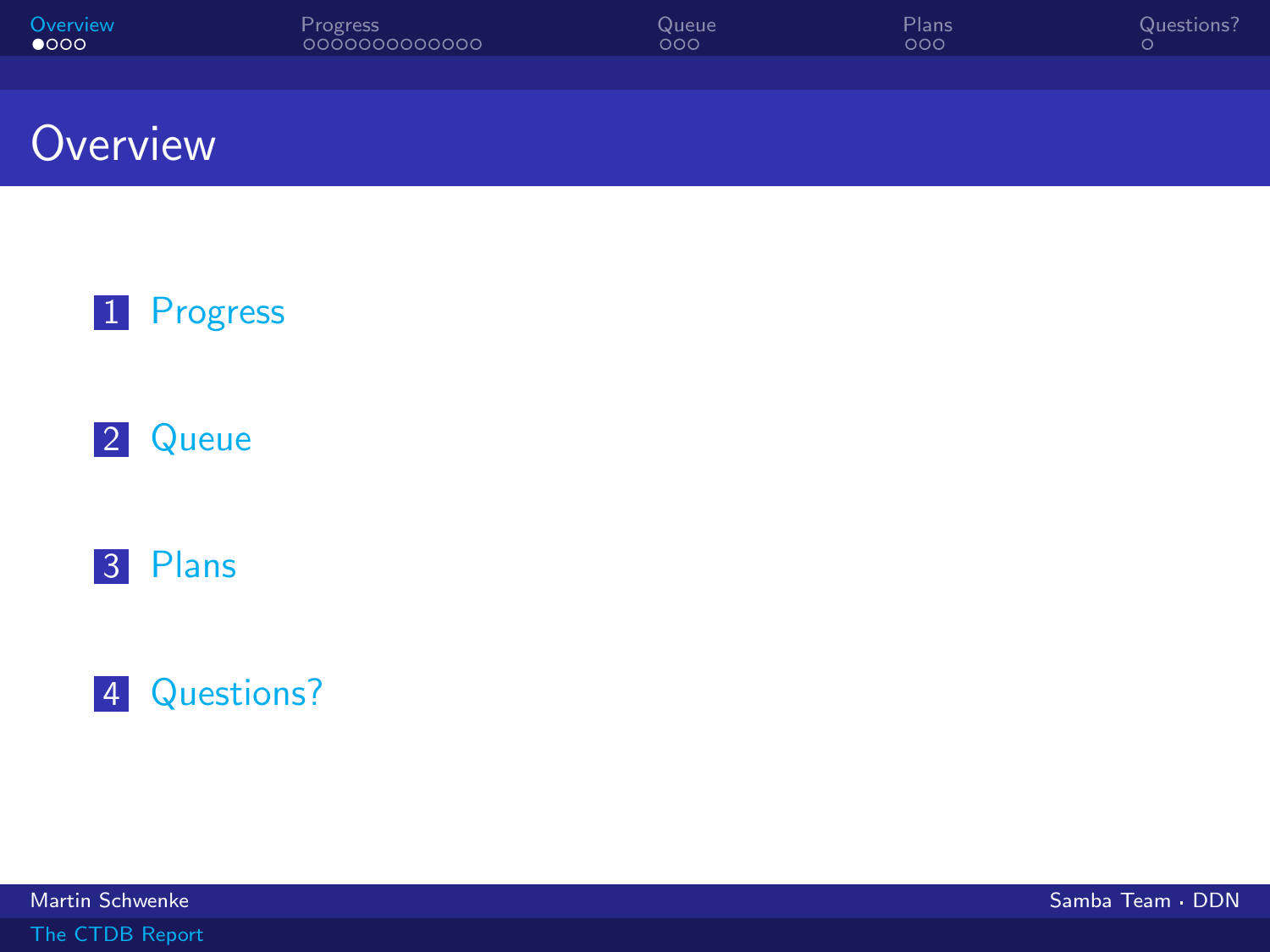<span id="page-2-0"></span>

| Overview                    | Progress      | Queue | Plans | Questions? |
|-----------------------------|---------------|-------|-------|------------|
| $\circ \bullet \circ \circ$ | 0000000000000 | ೦೦೦   | 000   |            |
|                             |               |       |       |            |

#### Audience

## Everyone!

. . . not just but developers

[The CTDB Report](#page-0-0)

مية المسابق المسابق المسابق المسابق المسابق المسابق المسابق المسابق المسابق المسابق المسابق المسابق المسابق ال<br>المسابق المسابق المسابق المسابق المسابق المسابق المسابق المسابق المسابق المسابق المسابق المسابق المسابق المساب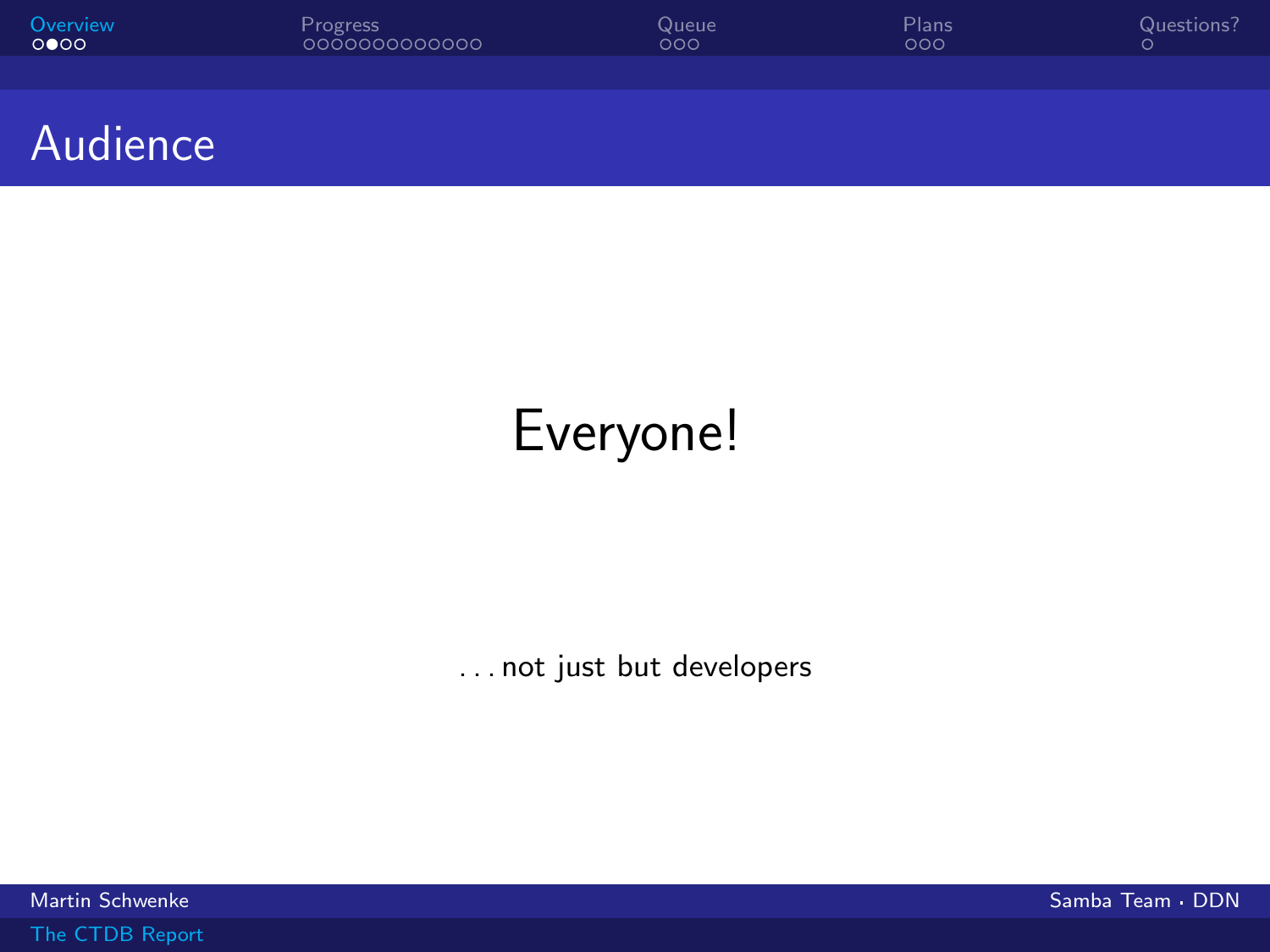<span id="page-3-0"></span>

### Clustered Samba

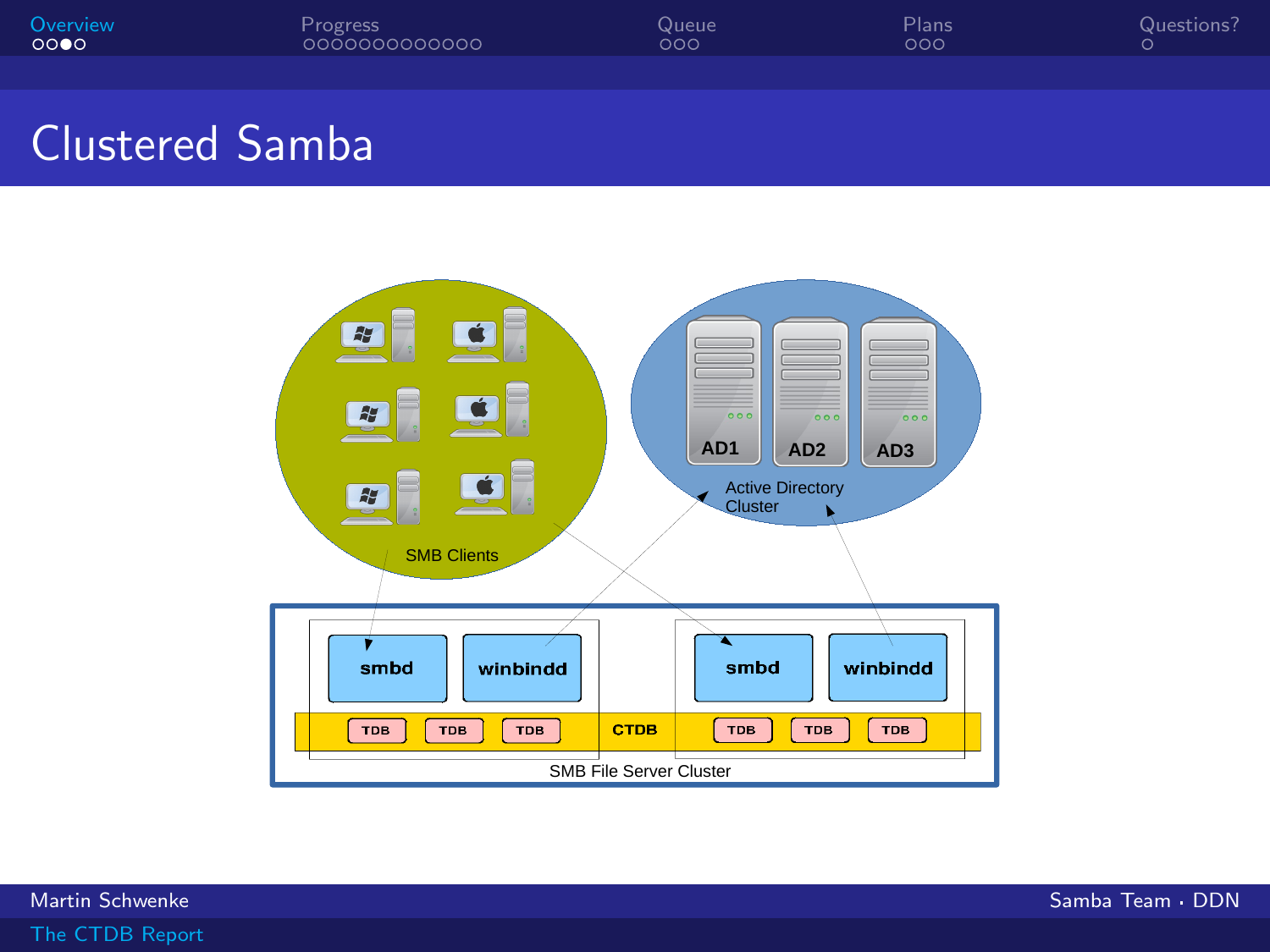<span id="page-4-0"></span>

## What is CTDB?

- Clustered database for Samba metadata
- **Cluster-wide messaging transport**
- Cluster management leadership, membership
- **Dynamic IP address failover**
- Service management (smbd, winbindd, NFS, ...)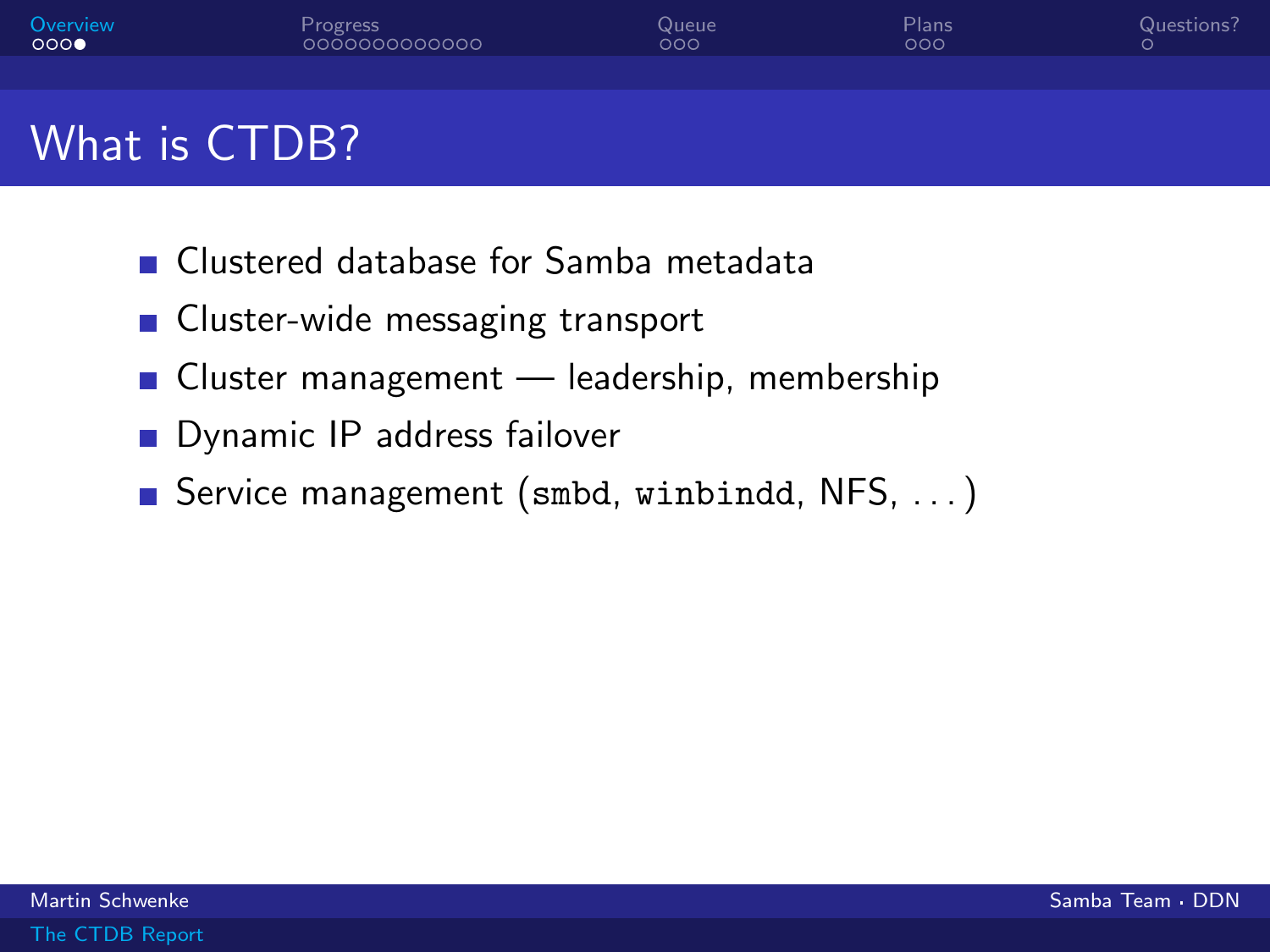<span id="page-5-0"></span>

| Overview | Progress               | Queue | Plans | Questions? |
|----------|------------------------|-------|-------|------------|
| 0000     | $\bullet$ 000000000000 | ooo   | OOO   |            |
|          |                        |       |       |            |

# Progress

مية المسابق المسابق المسابق المسابق المسابق المسابق المسابق المسابق المسابق المسابق المسابق المسابق المسابق ال<br>المسابق المسابق المسابق المسابق المسابق المسابق المسابق المسابق المسابق المسابق المسابق المسابق المسابق المساب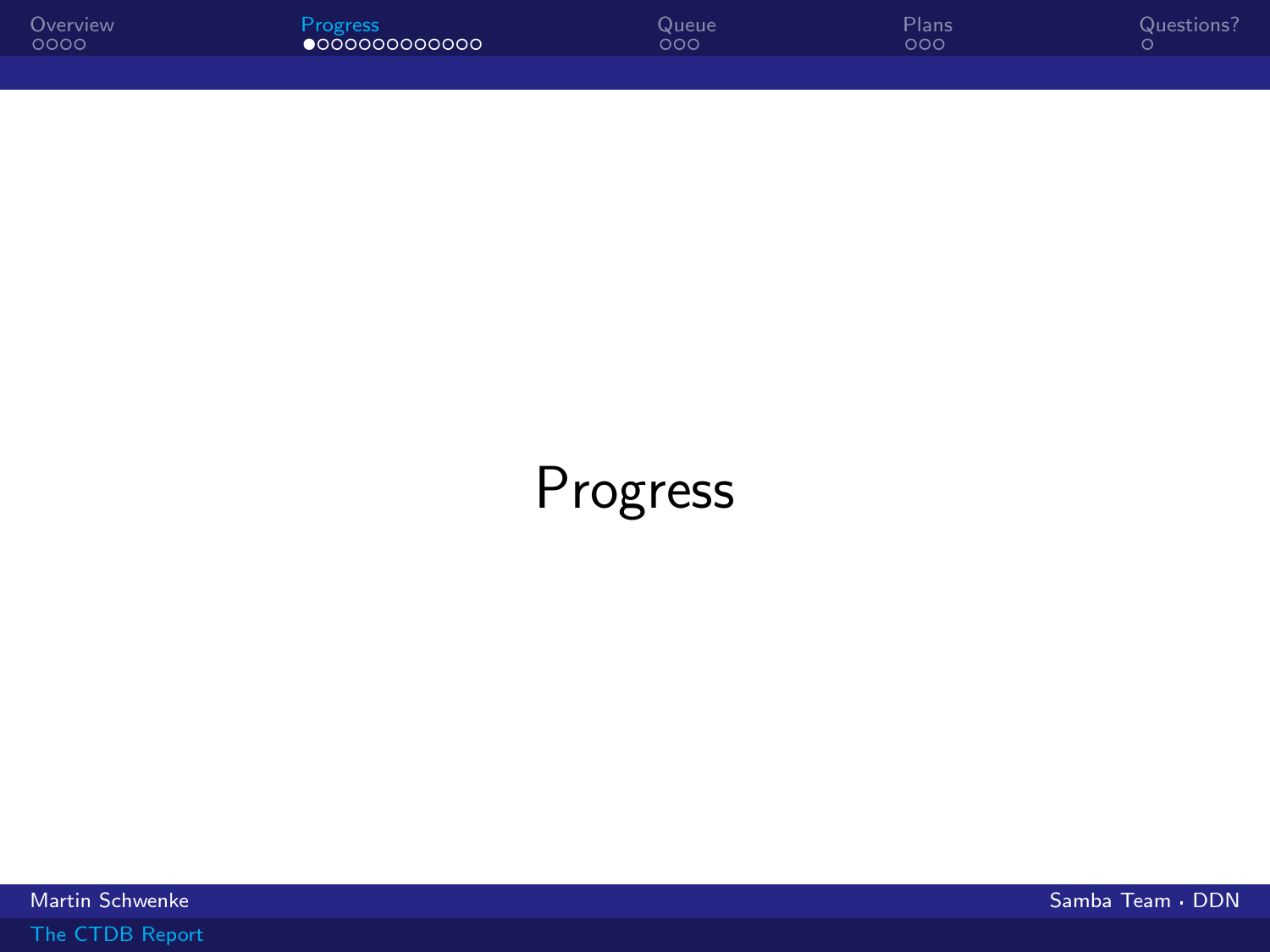<span id="page-6-0"></span>

| Overview | Progress      | Queue | Plans | Questions? |
|----------|---------------|-------|-------|------------|
| 0000     | 0000000000000 | ೦೦೦   | ೧೦೦   |            |
|          |               |       |       |            |

## Authors

| Martin Schwenke   | 255 217        |
|-------------------|----------------|
| Volker Lendecke   | 14             |
| Amitay Isaacs     | 5              |
| Ralph Boehme      | 3              |
| Pavel Filipenský  | 3              |
| David Disseldorp  | 3              |
| Stefan Metzmacher | $\mathfrak{D}$ |
| Archana           | $\mathfrak{D}$ |
| Vinit Agnihotri   | 1              |
| David Mulder      | 1              |
| Andreas Schneider | 1              |
|                   | 7 252          |

 $\overline{\phantom{a}}$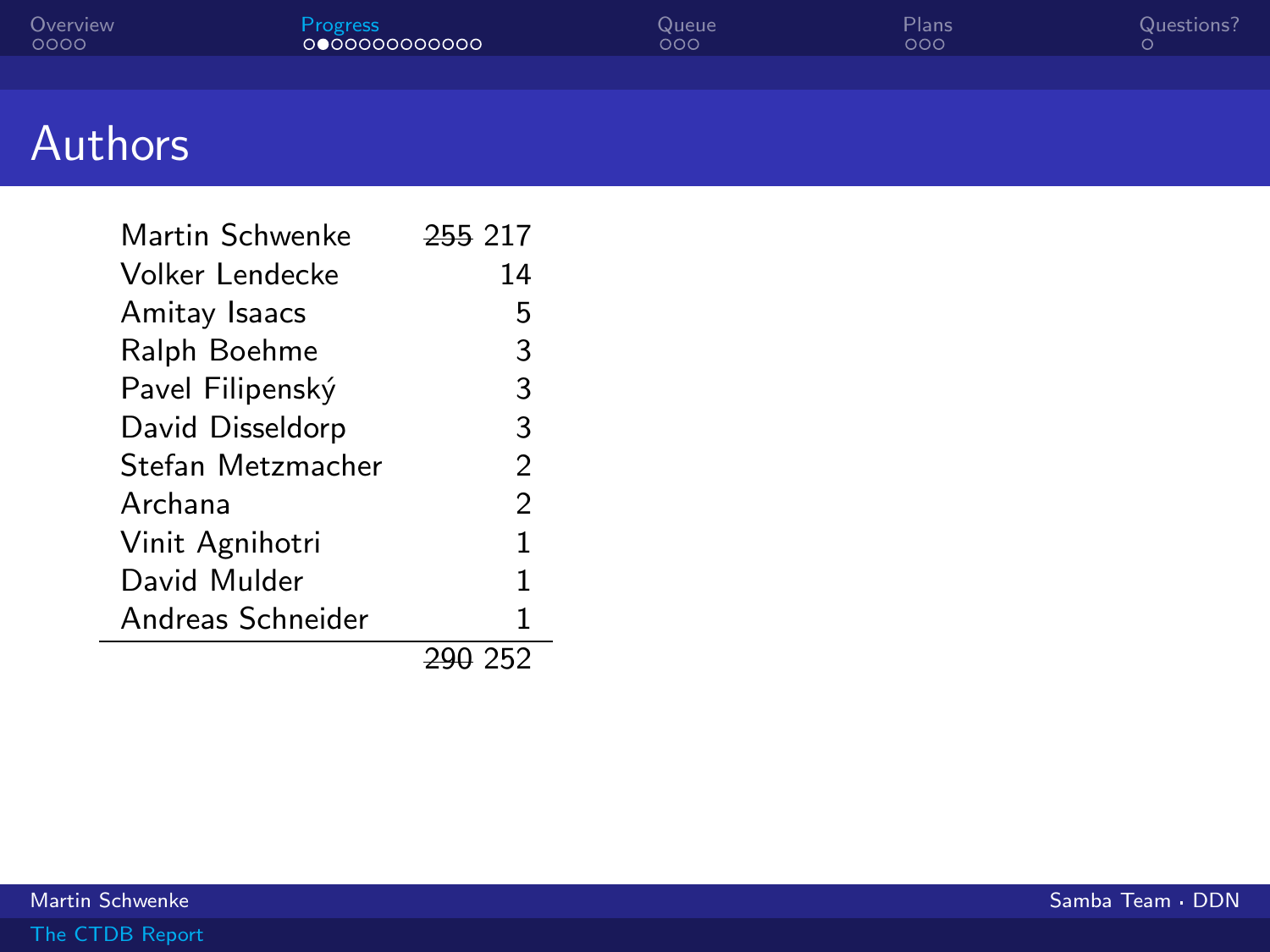<span id="page-7-0"></span>

| Overview | <b>Progress</b> | Queue | Plans | <b>Questions</b> |
|----------|-----------------|-------|-------|------------------|
| 0000     | 000000000000    | ೦೦೦   | 000   |                  |
|          |                 |       |       |                  |

## **Reviewers**

| Amitay Isaacs          | 203 |
|------------------------|-----|
| Martin Schwenke        | 11  |
| Jeremy Allison         | 10  |
| David Disseldorp       | 8   |
| Jose A. Rivera         | 8   |
| Ralph Boehme           | 8   |
| <b>Volker Lendecke</b> | 5   |
| <b>Andrew Bartlett</b> | 3   |
| Douglas Bagnall        | 2   |
| Samuel Cabrero         | 2   |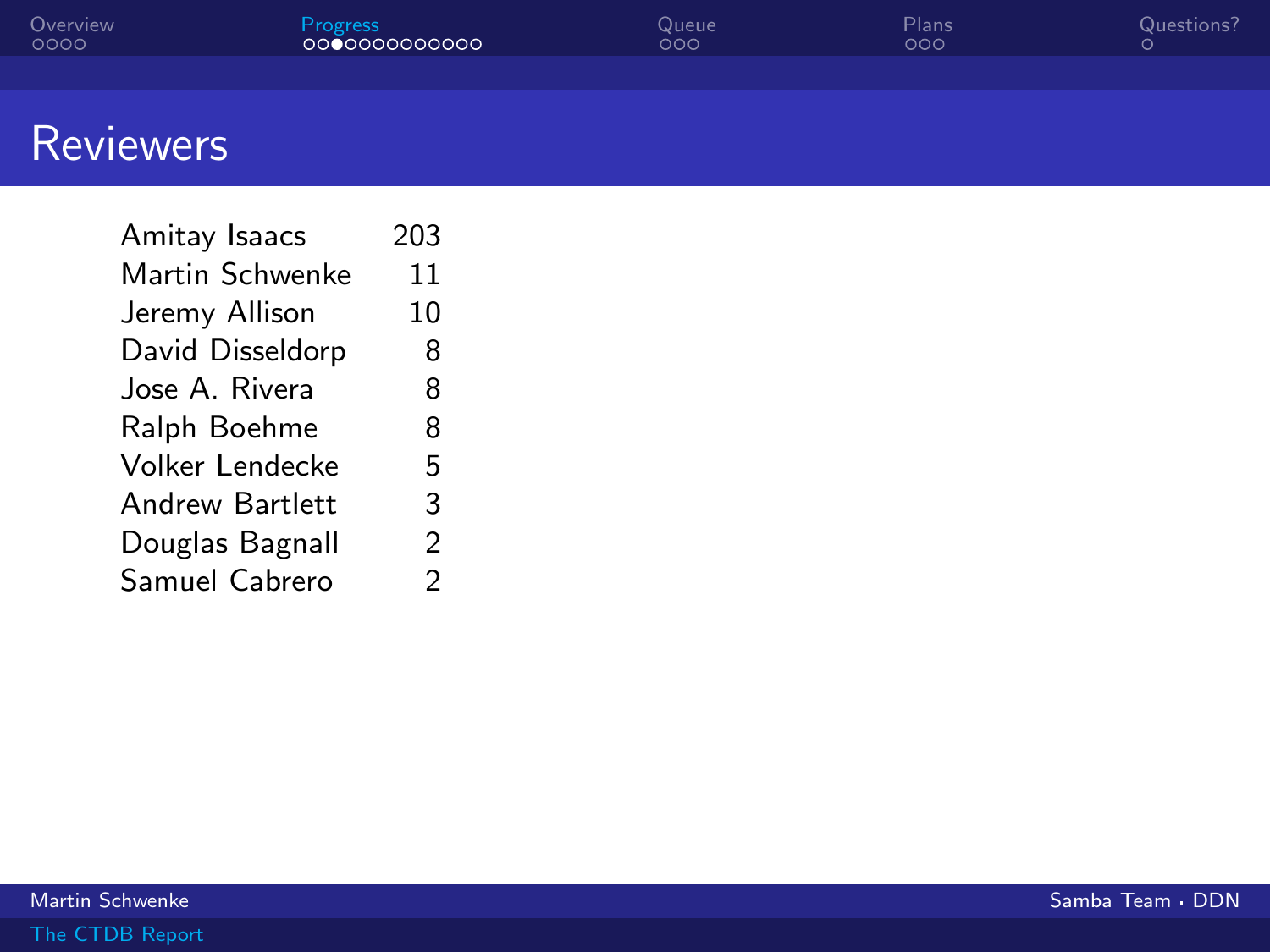<span id="page-8-0"></span>

| Overview | Progress         | Queue | Plans | Questions? |
|----------|------------------|-------|-------|------------|
| 0000     | LOOOOOOOOOOOOO ' | ೦೦೦   | DOO   |            |
|          |                  |       |       |            |

## Commits by area

| Leader broadcast, election, cluster lock,                    | 60  |
|--------------------------------------------------------------|-----|
| Bulk test code quality/portability improvements              | 19  |
| Fix ctdb disable race (BZ14784, 2021-08) (really!)           | 18  |
| Load tunables in ctdbd, remove ctdbd_wrapper                 | 15  |
| Log reopening on SIGHUP                                      | 12  |
| Fix ctdb disable race (BZ14466, August 2020-08) (not really) | 12  |
| debug_locks.sh support for POSIX robust mutexes              | 11  |
| Drop unused serial recovery code                             | 10  |
| Clean up ctdb_etcd_lock                                      | 9   |
| Fix run_event crash                                          | 6   |
| Allow rfc5952 "[2001:db8::1]:80" ipv6 notation               | 5   |
| onnode improvements                                          | 4   |
| Fix ctdb disable race (BZ14513, 2020-09) (still not)         | 3   |
| Other                                                        | 68  |
| Total                                                        | 252 |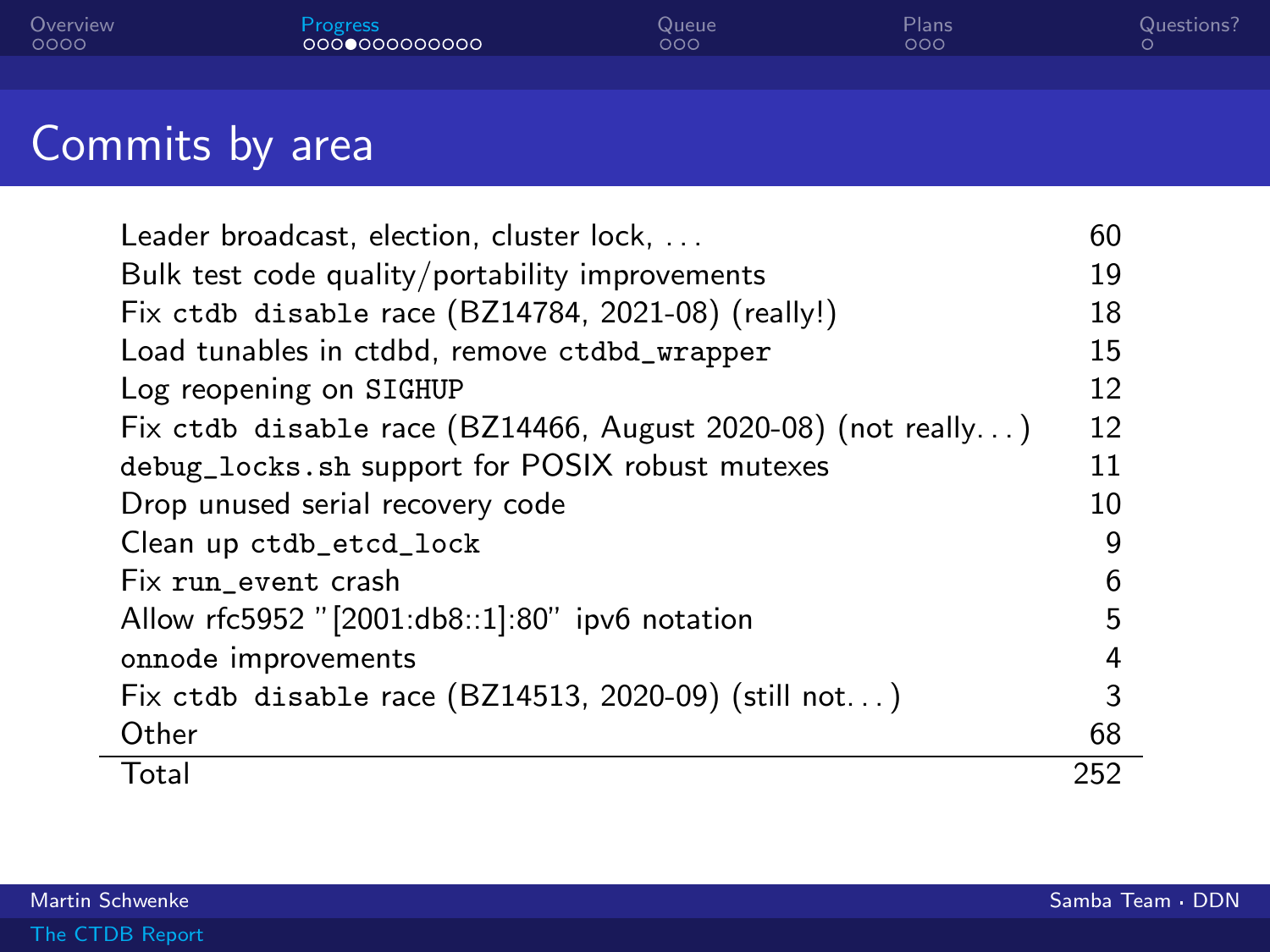<span id="page-9-0"></span>

## Elections, cluster lock and banning

- Cluster recoveries use timeout heuristic
- What if cluster filesystem recovers slower than CTDB?
- $\blacksquare$  1 second, 5 seconds, 2 minutes?
- New 'recovery master' elected
- Attempts to take 'recovery lock'
- **■** Fails
- Bans itself
- Recovery extended by  $\leq$  ban time (i.e. 5 minutes)
- Up to 5 minutes, by default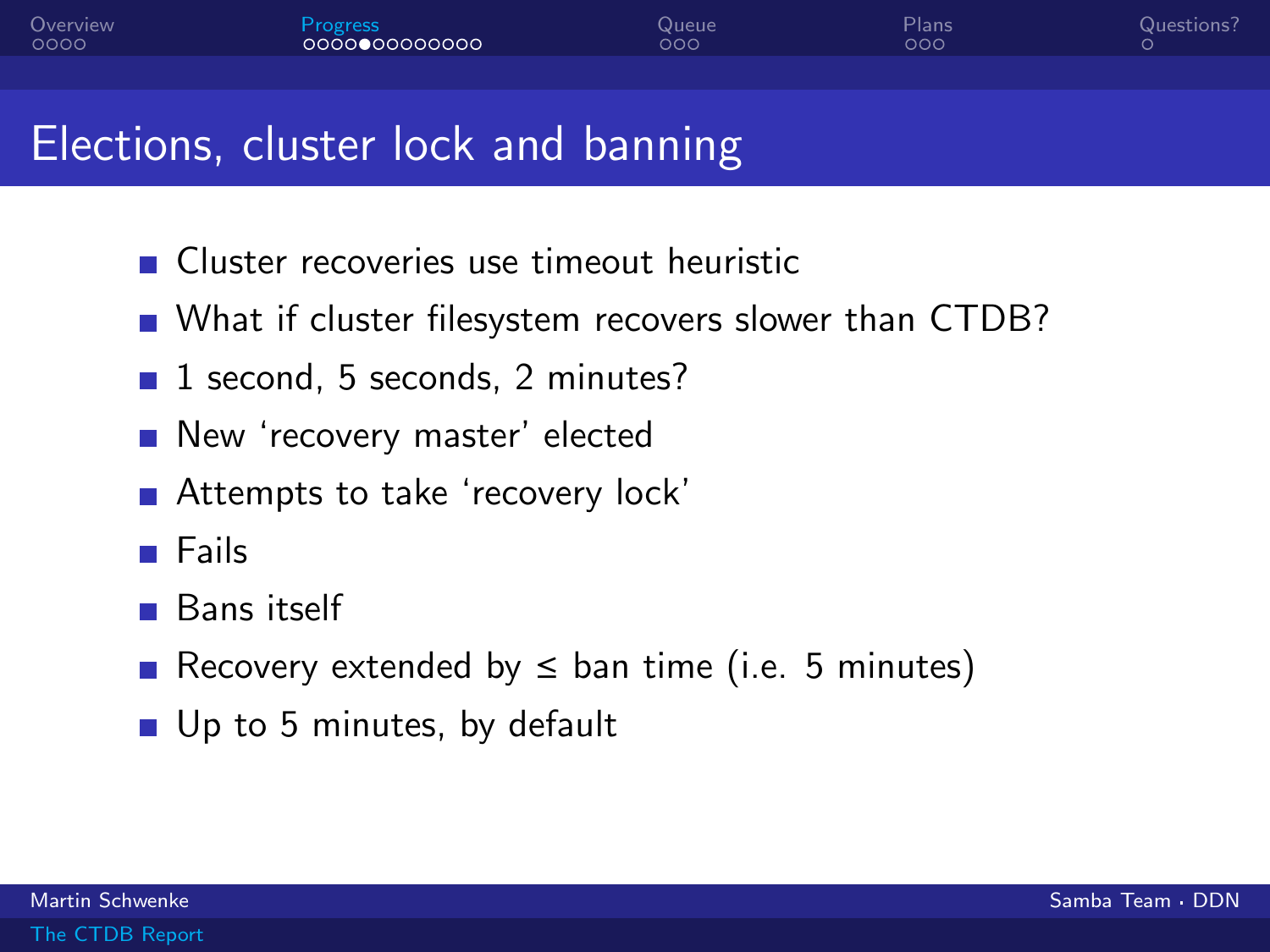### <span id="page-10-0"></span>Elected before connected

- **Cluster election occurs before connection to other nodes**
- Node elects itself leader of 1-node cluster
- Gan't take cluster lock, bans itself,  $\dots$
- Sleep to give other nodes time to join?
- Cluster recoveries use timeout heuristic!
- Add leader broadcast
- Leader: ctdb leader, ...
- At startup, wait for leader broadcast timeout
- Timeout? Start an election!
- A lot less elections...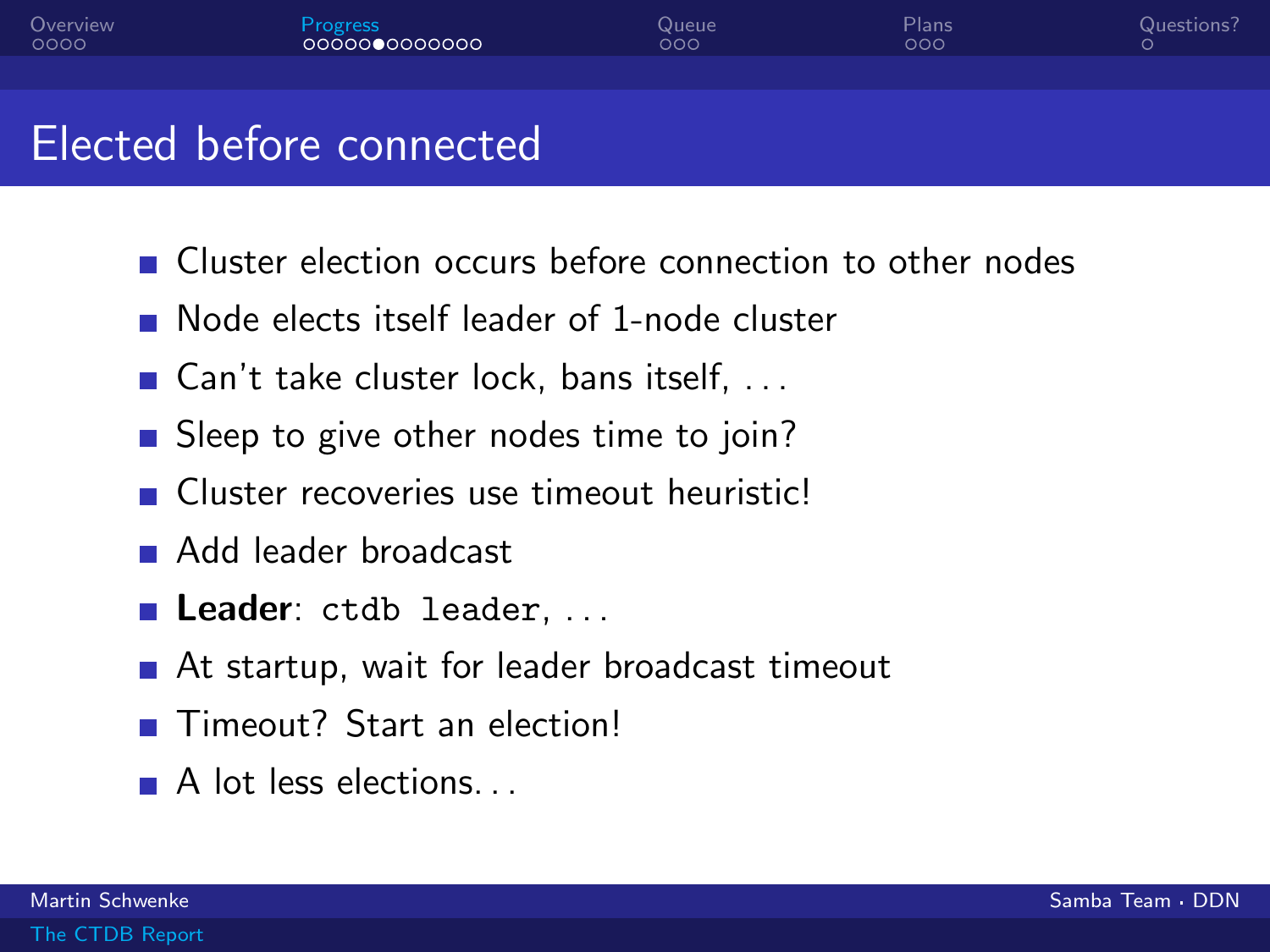

### Cluster lock

■ Can now safely take the 'recovery lock' after election win

#### **Cluster lock:**

- **[accel Cluster]** -> cluster lock
- ctdb reclock ('really excellent'!)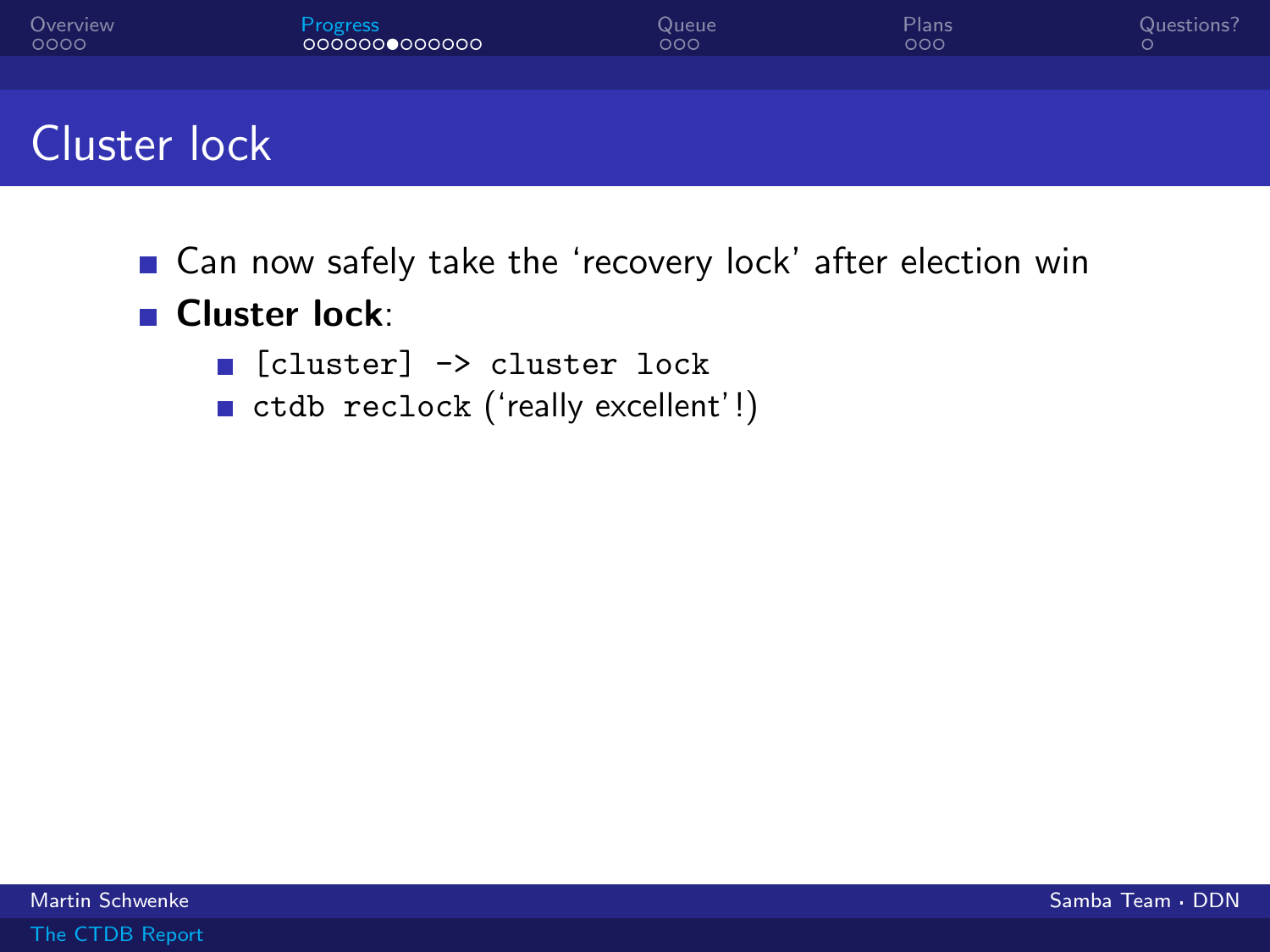| Overview | Progress      | Queue | Plans | Questions? |
|----------|---------------|-------|-------|------------|
| 0000     | 0000000000000 | 000   | ೦೦೦   |            |
|          |               |       |       |            |

## A tale of 2 elections

- 2 elections?
	- Traditional election: 'best' is winner
	- **Leader must hold cluster lock**
- New leader can't take cluster lock?
- **Banning time!**
- Or some weak heuristic...
- What if only 1 node can take cluster lock?
- Potentially ban all nodes except  $1...$
- **Election via race for cluster lock**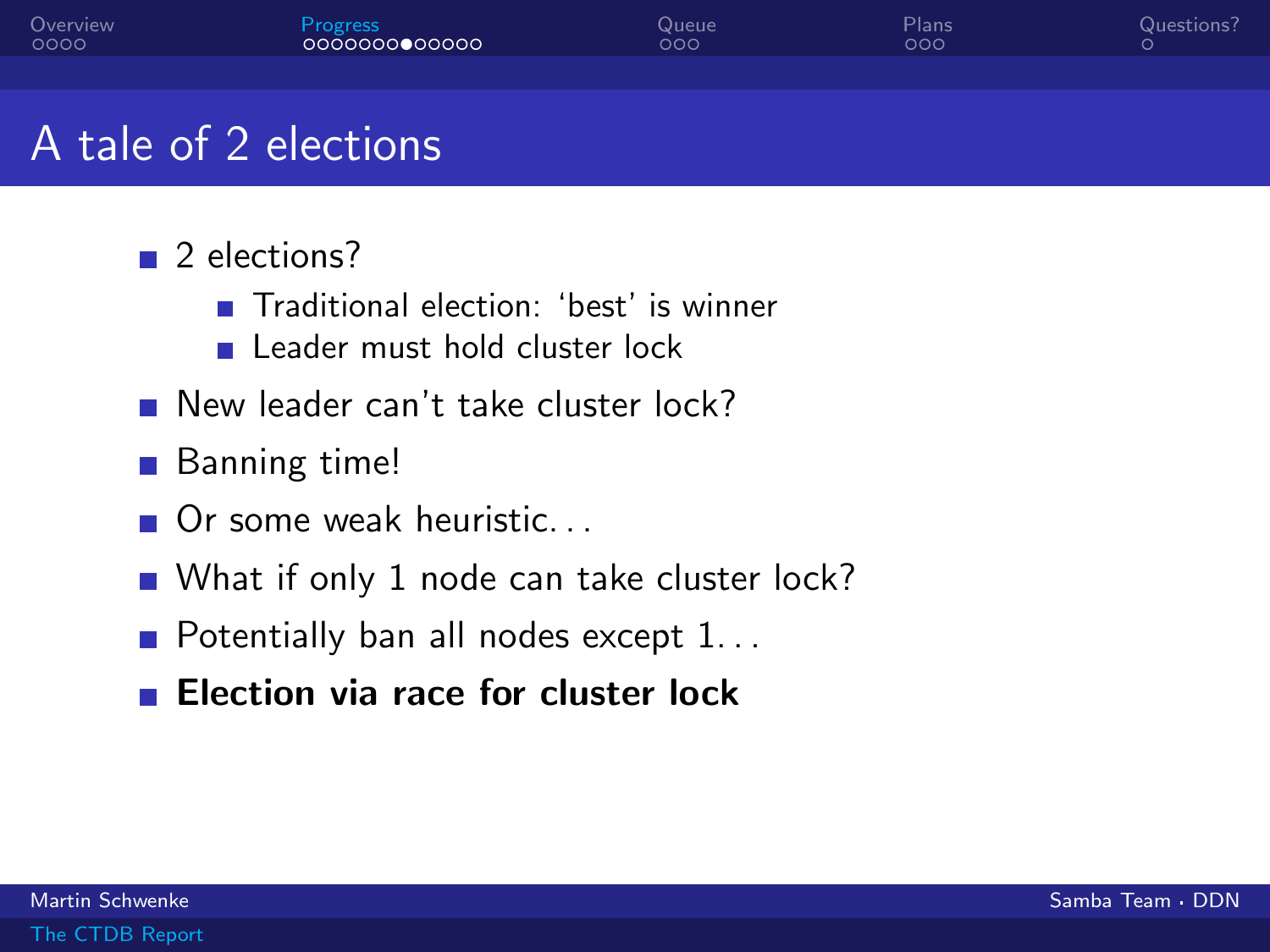### What's that? We have a leader broadcast?

- When to trigger election?
- Lots of ad hoc leader sanity-checks...
- We have a leader broadcastl
- Leader broadcast only used at startup?
- Use leader broadcast to trigger all elections
- Carefully design leader broadcast and timeouts...
- $\blacksquare$  Throw away ad hoc leader sanity-checks
- Cluster recoveries use timeout heuristic!!!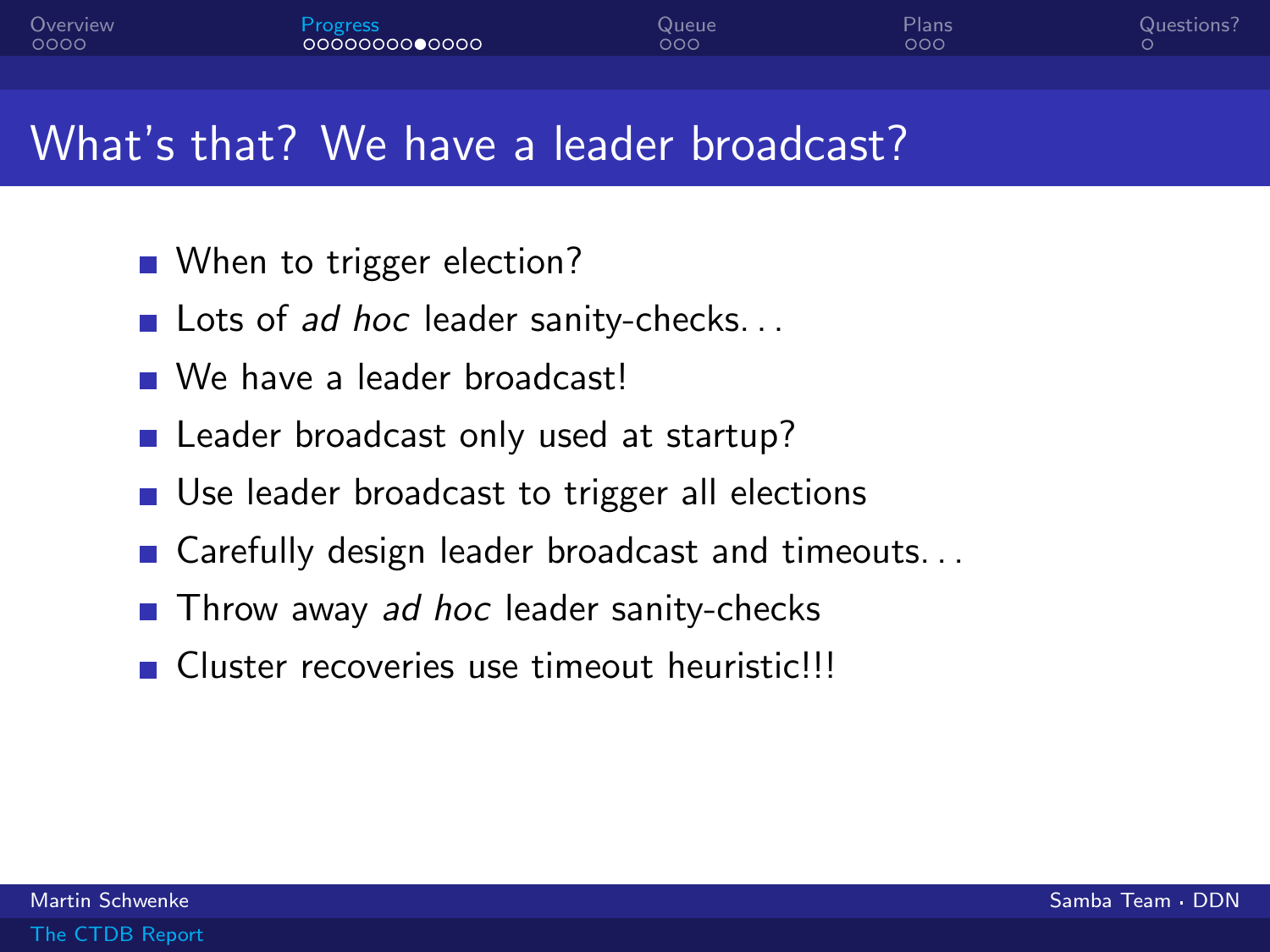## Election loose-ends

- Traditional election: don't trigger if can't be leader (patch√)
- Traditional election: sequence numbers to avoid out-of-order
- **Still setting recovery mode at start of election** 
	- Restricts database attach
	- Necessary?
	- Probably not...
	- Need to ensure correctness of recovery trigger code
- Leader broadcast timeout (5s) is much less than inter-node timeout ( 25s)
	- **Hold leader to higher standard**
	- $\blacksquare$  No problem, yet...
	- If problematic then avoid flagging recovery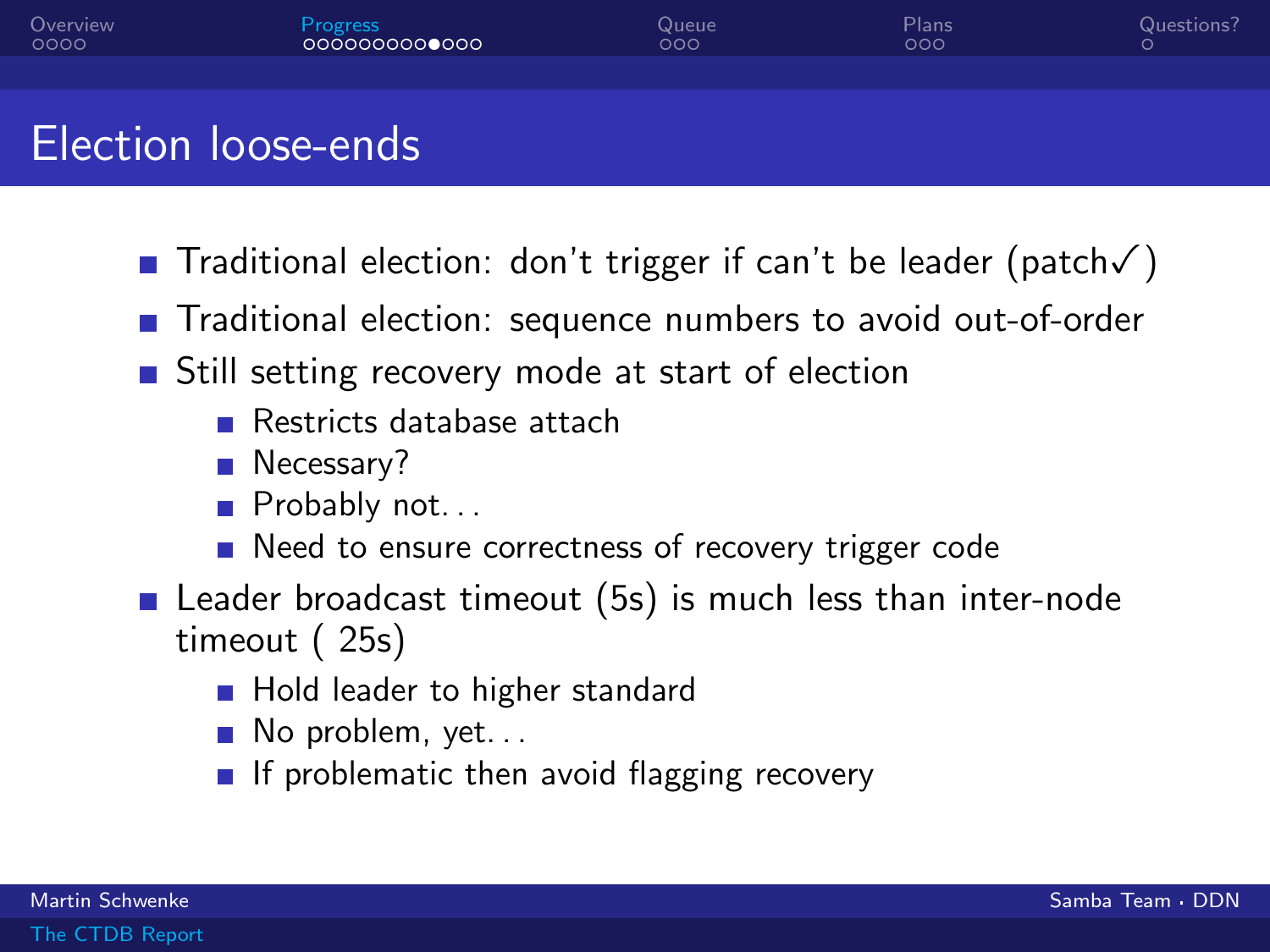| Overview | Progress      | Queue | Plans | Questions? |
|----------|---------------|-------|-------|------------|
| 0000     | 0000000000000 | poc   | ೦೦೦   |            |
|          |               |       |       |            |

#### ctdbd wrapper is gone

- CTDB\_STARTUP\_TIMEOUT not handled by config\_migrate.sh
- CTDB\_STARTUP\_TIMEOUT used to avoid failure on unknown tunables
- $\blacksquare$  Tunables will go away in future...
- ... but we really hate ctdbd\_wrapper!
- **Example 1** Load tunables in daemon, directly from file, instead of in event script
- Drop ctdbd\_wrapper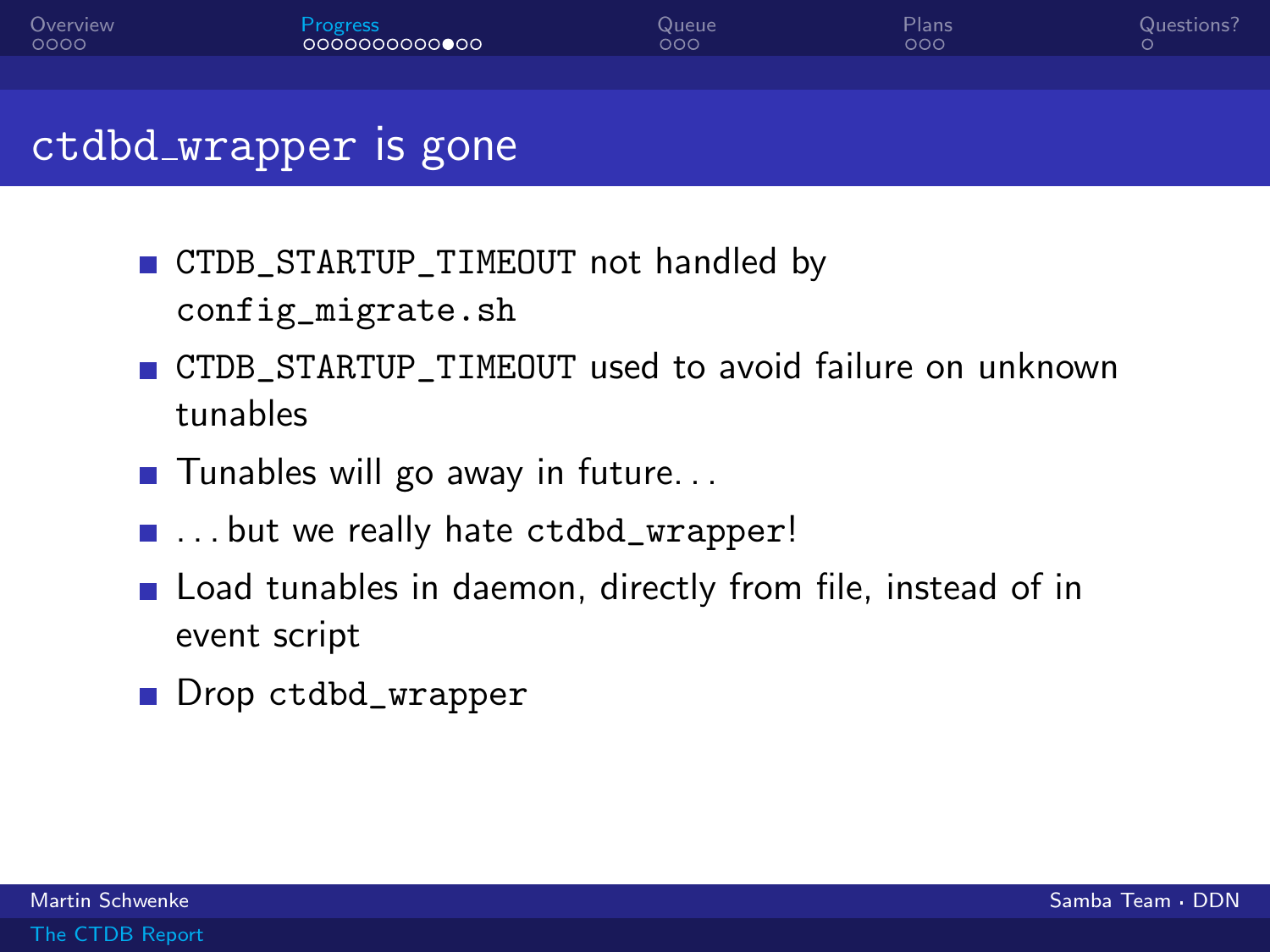### Fixing the ctdb disable race

- Occasional test failures for many years...
- $\blacksquare$  due to ctdb disable and ctdb enable failures
- Commands used generic flag update controls
- Amitay: 'This can't be fixed without dedicated controls'
- Several attempts to fix (without dedicated controls) (BZ14466, BZ14513)
- $\blacksquare$  Test failures continued...
- This time for sure!
- Oh! I see! You can't fix this without dedicated controls!
- Fixed by adding dedicated controls (BZ14784)
- **Mental note: listen to Amitay**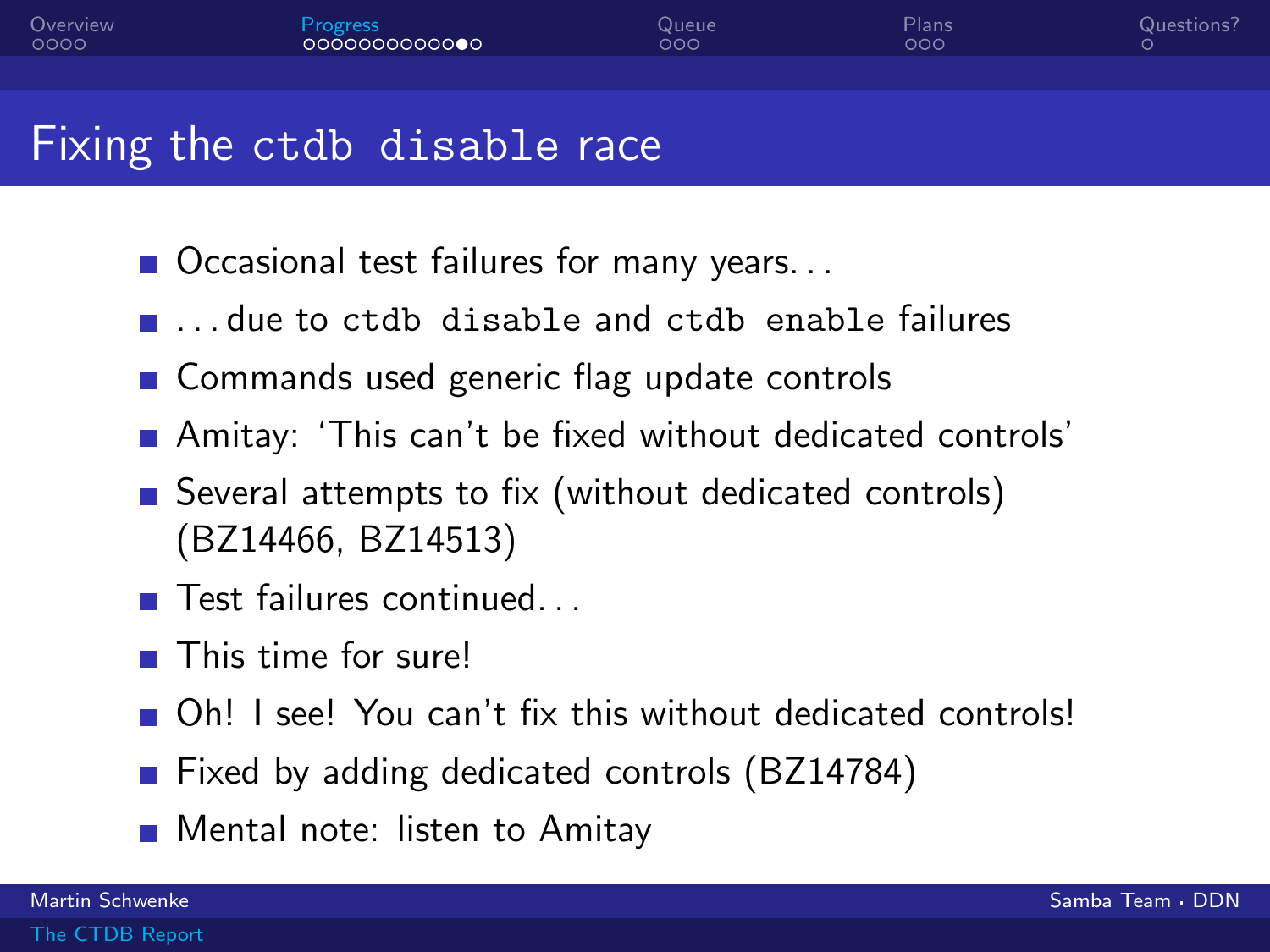#### Log reopening on SIGHUP

- BZ6595, reported 2009-07-31, need max log size
- syslog support added, so no big deal?
- How about supporting log file rotation?
- Use Samba's file logging instead of custom CTDB callback?
- Samba's file logging not atomic:
	- **1** write for header
	- $\blacksquare$  1 write for message
- **Make it atomic**
- Add a syslog-like logging format
	- We merge logs from cluster by sorting
	- So, RFC5424 timestamps are preferred
- **Plumb into ctdbd and chain into other processes**
- BZ6595 still open, really wanted max log size, maybe. . . (procrastination: PoC patch✓)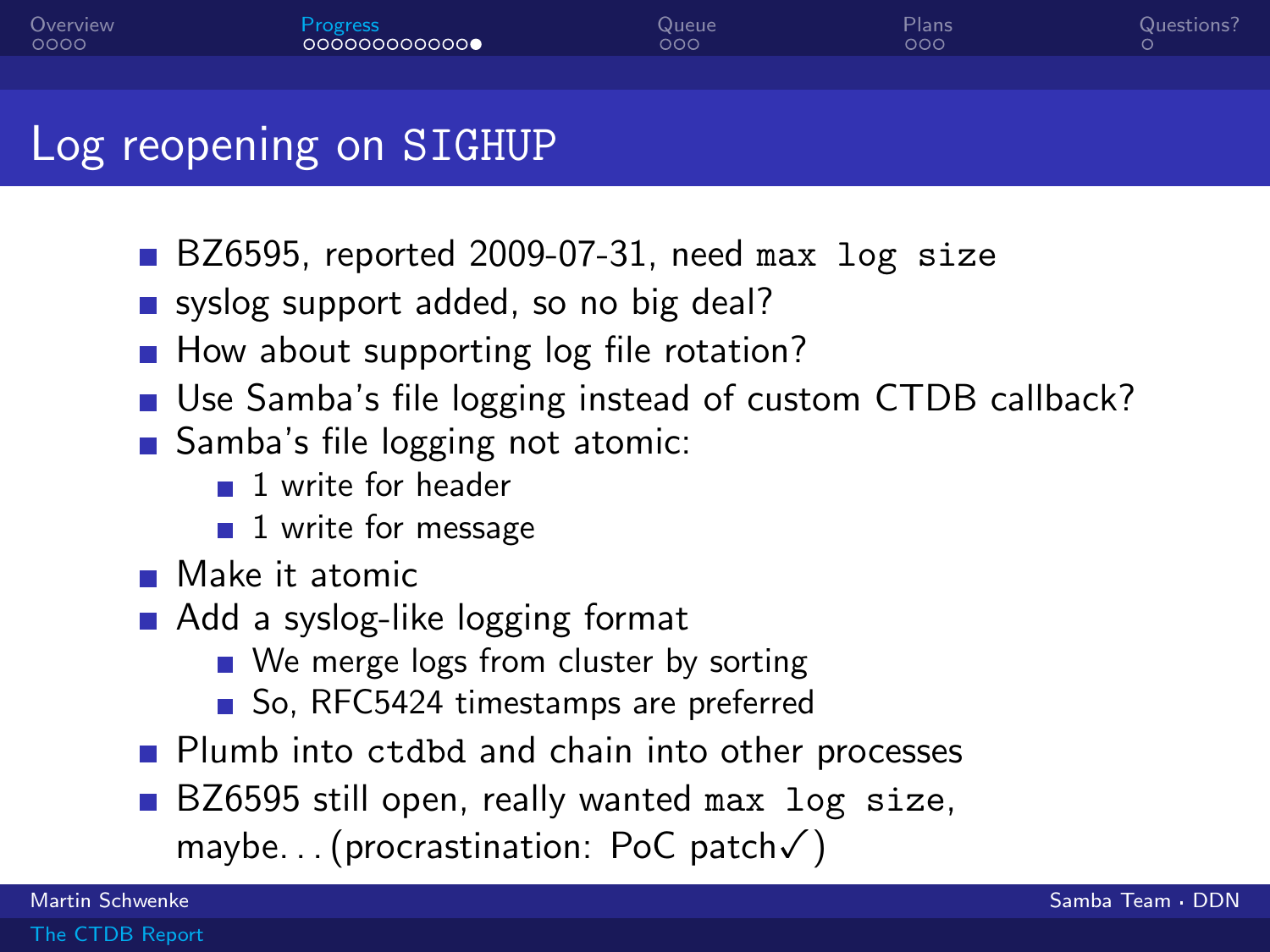<span id="page-18-0"></span>

| Overview | Progress      | Queue     | Plans | Questions? |
|----------|---------------|-----------|-------|------------|
| 0000     | 0000000000000 | $\bullet$ | ೦೦೦   |            |
|          |               |           |       |            |

## Queue

Martin Schwenke Samba Team · DDN · Camba Team · DDN · Samba Team · DDN · Samba Team · DDN · Samba Team · DDN ·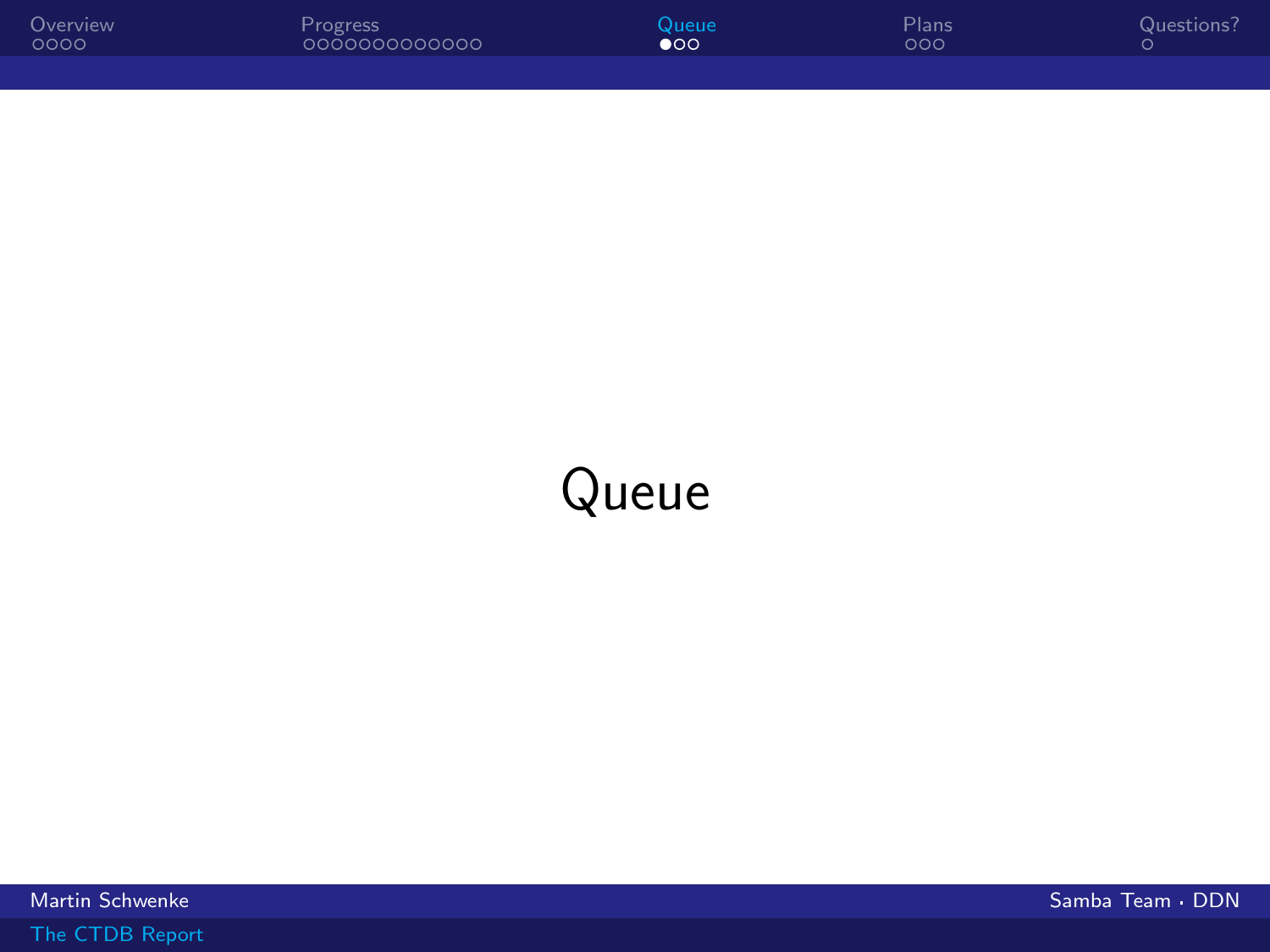## <span id="page-19-0"></span>Avoid reporting remote nodes UNHEALTHY at startup

- ctdbd marks remote nodes as UNHEALTHY at startup
- Avoids flapping if node is actually unhealthy...
- $\blacksquare$  ... but causes momentary flapping if node is healthy
- **UNKNOWN** state was considered long ago
- **Implementing UNKNOWN easier with recent improvements**
- **Amitay:** 
	- 'The code is better, but you'll still break something'
	- $\blacksquare$  'What about ....?'
	- 'Fake it in the tool, based on run-state. . . '
- Vinit Agnihotri and I have implemented support for fake CONNECTED state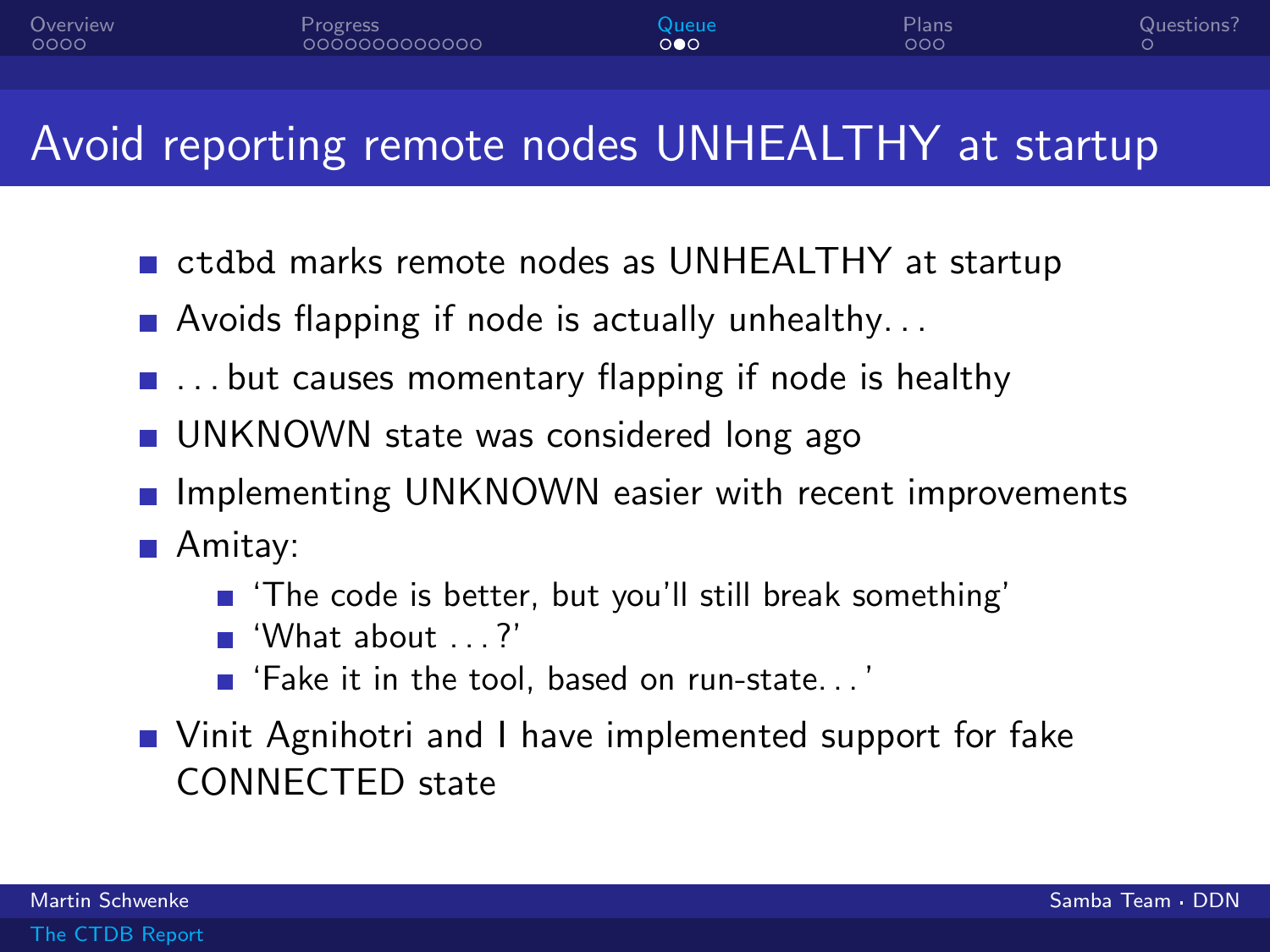<span id="page-20-0"></span>

| Overview<br>0000 | Progress<br>0000000000000 | Queue<br>$\circ \circ \bullet$ | Plans<br>000 | Questions?<br>$\circ$ |
|------------------|---------------------------|--------------------------------|--------------|-----------------------|
|                  |                           |                                |              |                       |
| Other branches   |                           |                                |              |                       |

- ctdb-ban Clean up banning code in recovery daemon, avoid use of struct ctdb\_context, important detangling
- ctdb-cluster-lock-io Cluster lock tests health of cluster filesystem using blocking I/O, attempts to release if blocked
	- ctdb-nfs Impossible to properly disable rquotad with kernel NFS
	- ctdb-prio Use elevated nice setting instead of real-time scheduling
- ctdb-recoverd Capabilities clean-up, similar to banning clean-up; VNN map validation clean-up (unfinished)
	- ctdb-tunnel Tunnel generalisation, planning to use this to write duplicate transport client library. . .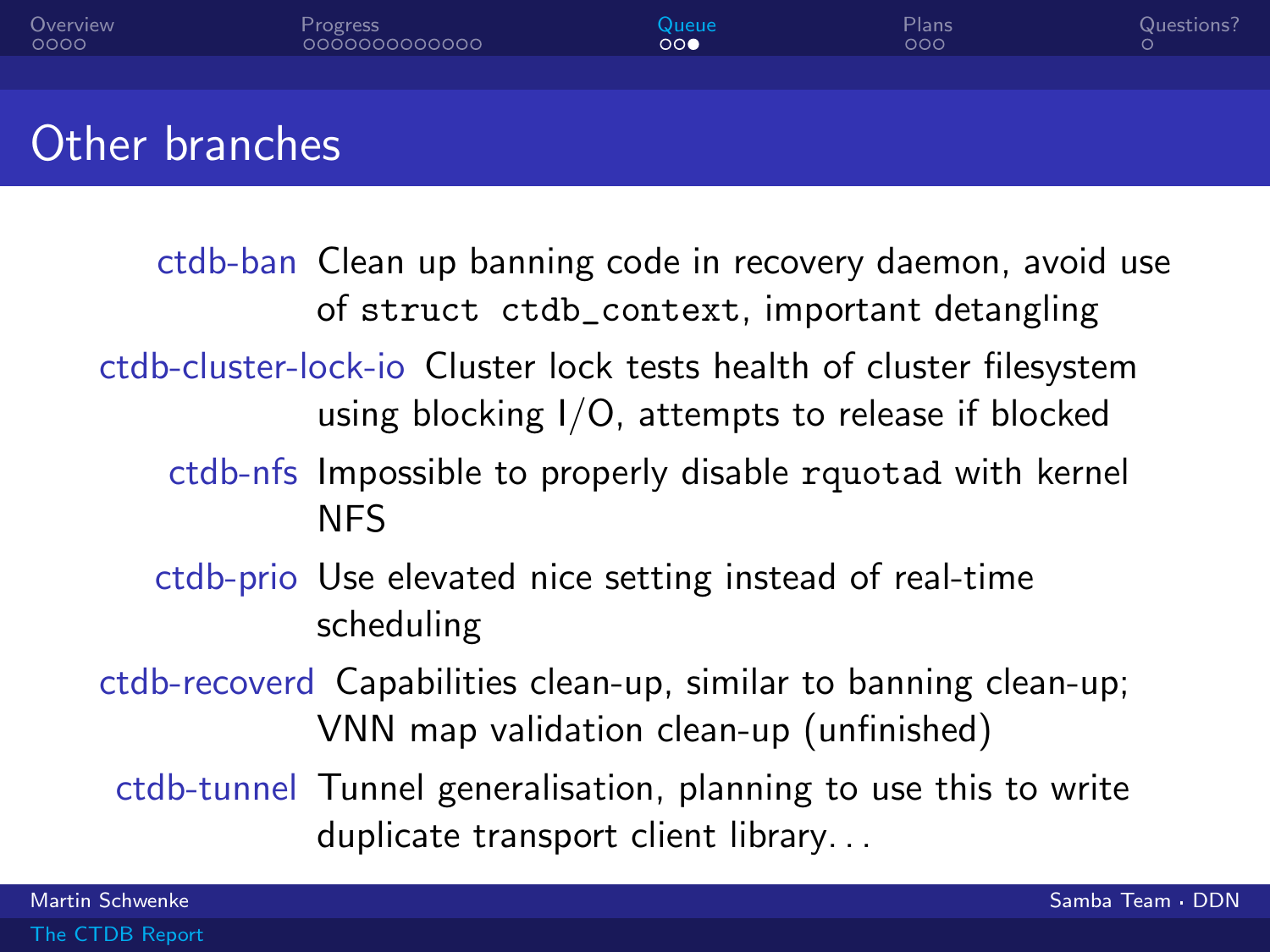<span id="page-21-0"></span>

| Overview | Progress      | Queue | <b>Plans</b> | Questions? |
|----------|---------------|-------|--------------|------------|
| 0000     | 0000000000000 | ೦೦೦   | $\bullet$ 00 |            |
|          |               |       |              |            |

## Plans

مية المسابق المسابق المسابق المسابق المسابق المسابق المسابق المسابق المسابق المسابق المسابق المسابق المسابق ال<br>المسابق المسابق المسابق المسابق المسابق المسابق المسابق المسابق المسابق المسابق المسابق المسابق المسابق المساب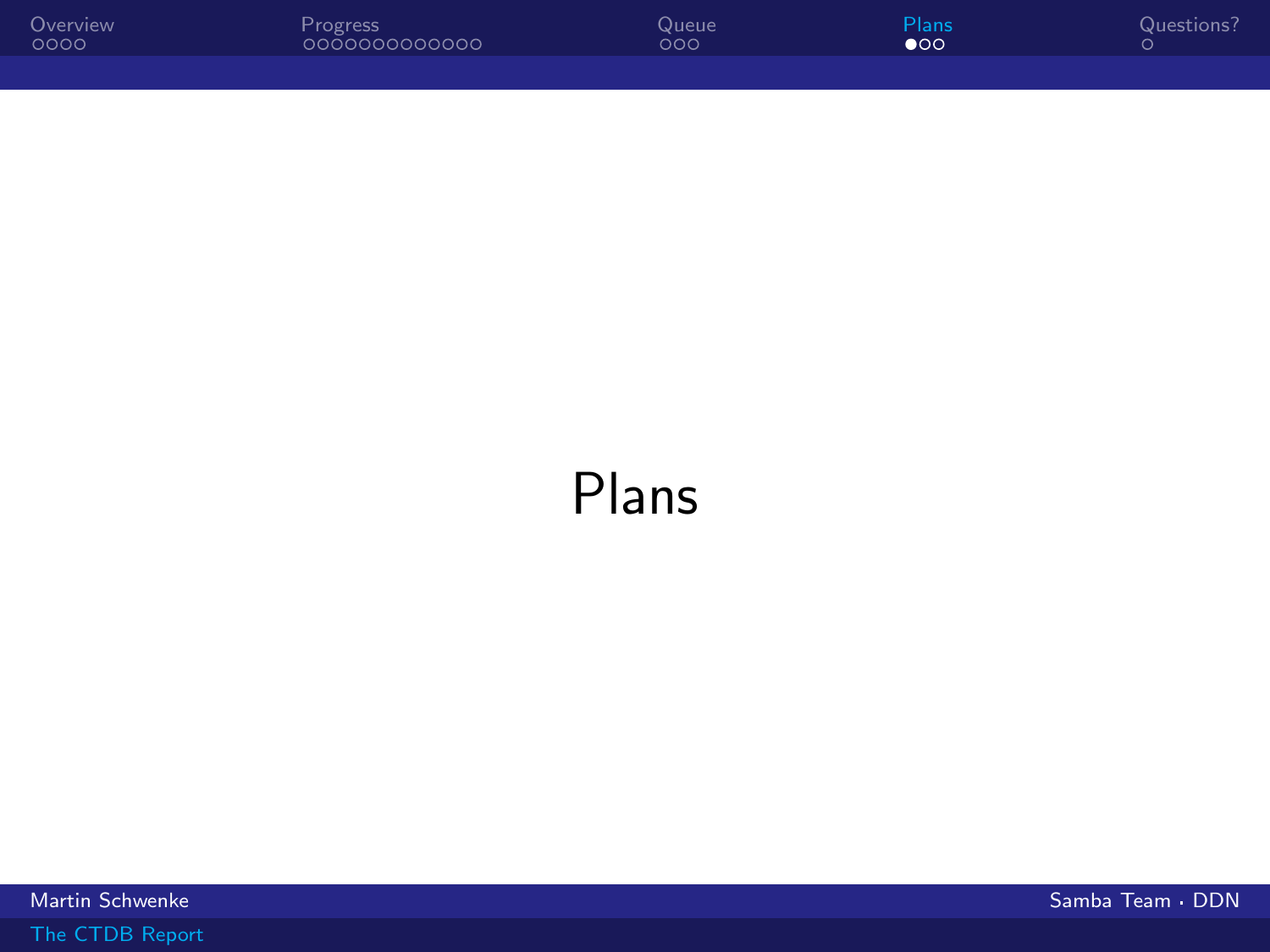<span id="page-22-0"></span>

| Overview | Progress      | Queue | Plans | Questions? |
|----------|---------------|-------|-------|------------|
| 0000     | 0000000000000 | ooo   | ಂ∙ಂ   |            |
|          |               |       |       |            |

### Separate daemons

- event daemon
- service daemon
- **Fi** failover daemon  $+$  connection tracking daemon
- cluster daemon
- database daemon
- transport
- smbd proxy
- $\blacksquare$  . . .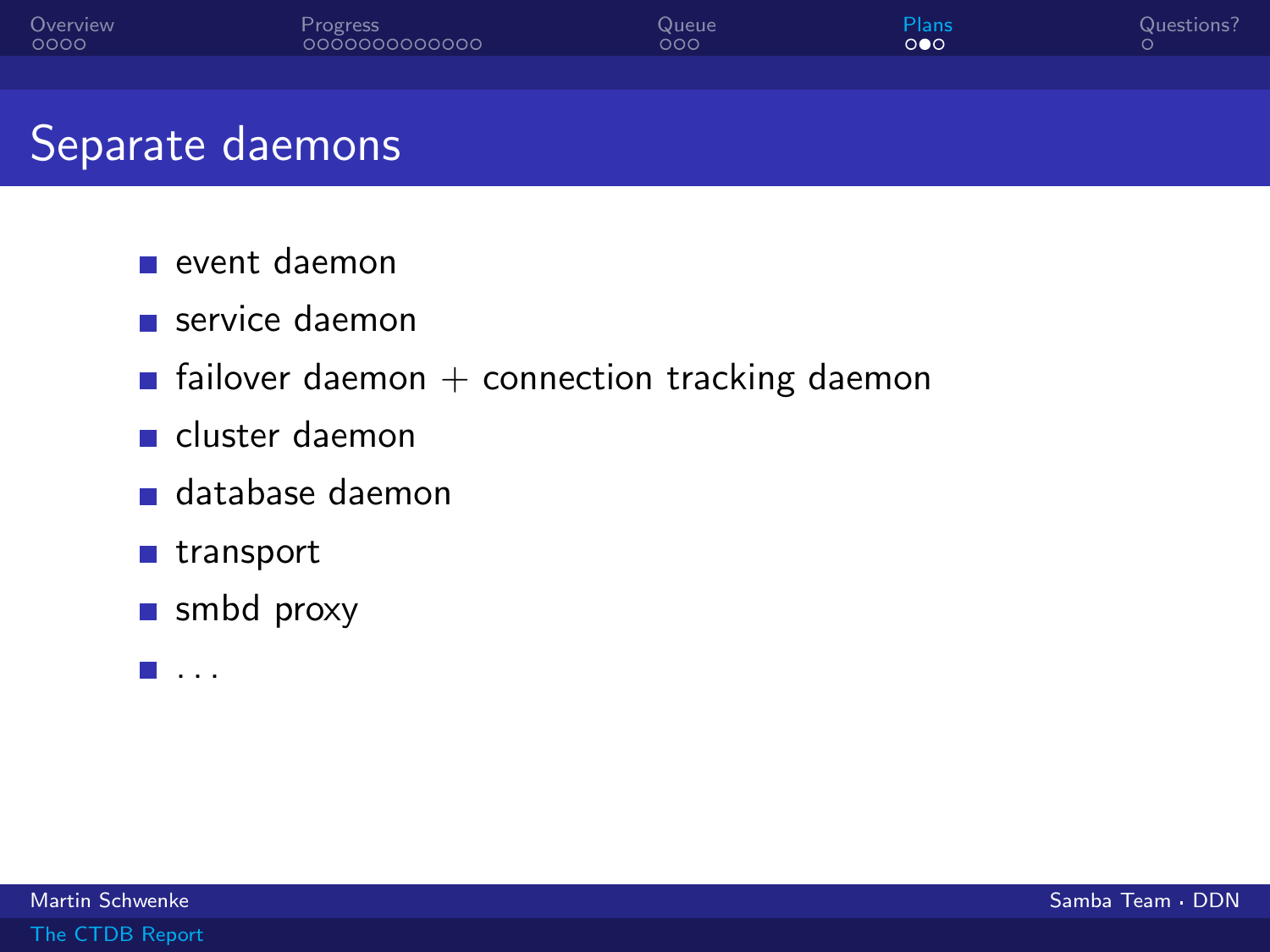<span id="page-23-0"></span>

#### Incremental progress?

- Retro-fitting current ctdbd to use new transport API is not a sane option
- **Should we implement the transport API against existing** ctdbd (i.e. use existing ctdbd as transport)?
- **This is churn but potentially lets us get some of our work into** a release before everything is finished
- **Maybe this is worth doing...** Maybe this is worth doing...
- $\blacksquare$  I plan on doing this